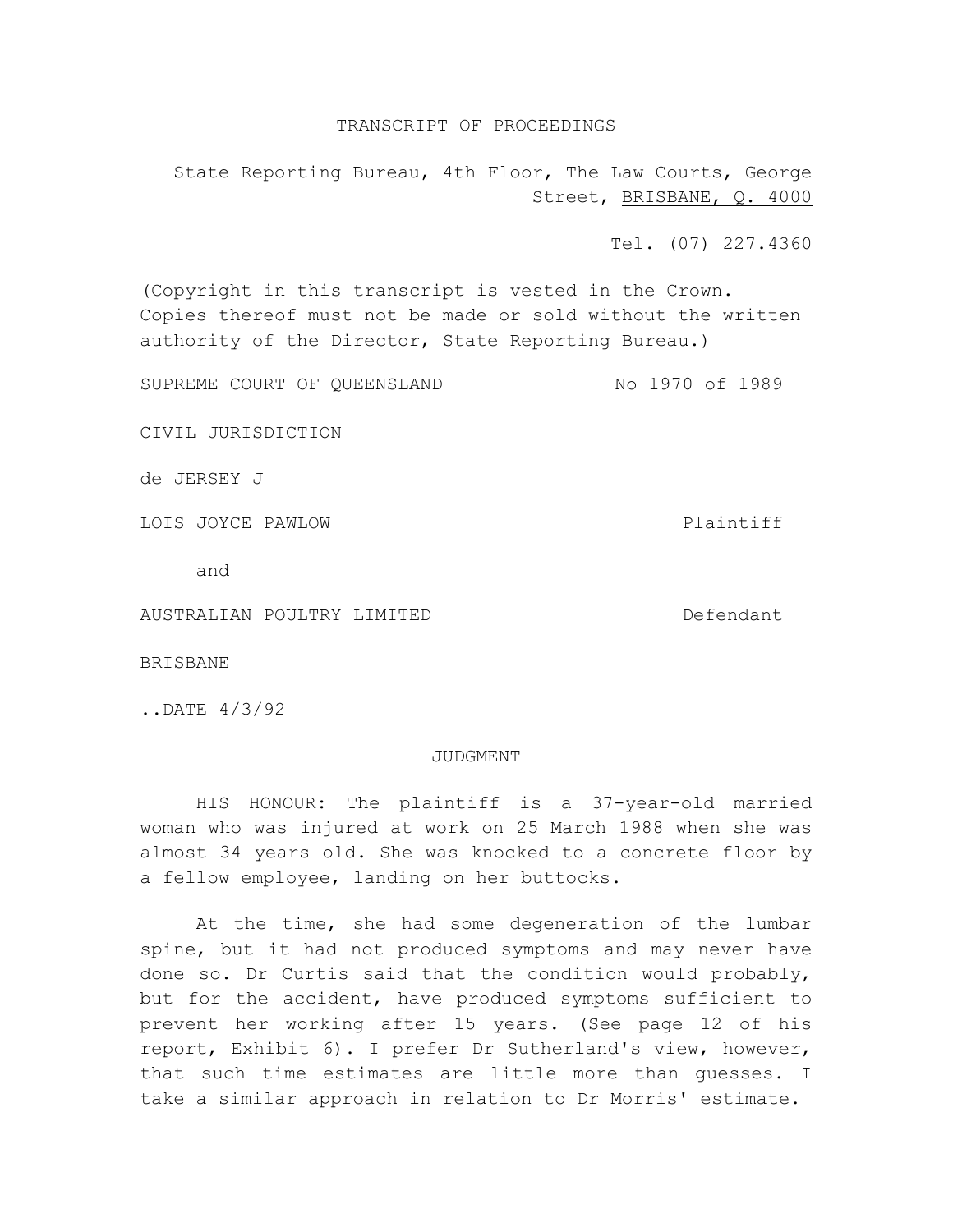I accept Dr Sutherland's evidence that the fall on 25 March 1988 caused a disc protrusion in the lower lumbar region at the level of L4/5, aggravating and rendering symptomatic the existing degeneration. After the fall, the plaintiff continued working for a month, took about three weeks off, land then worked for another four months or so before giving up work on 19 September 1988. At that stage, she was suffering from intense back pain. The back pain had commenced with the fall and became progressively worse, although relieved for a time during the three-week rest period. Mr Campbell who appeared for the defendant pointed to her not having raised back pain with her doctor (Dr Wilson) over that five or six-month period, or with the sister at work. I do, however, accept the plaintiff's explanation that she was very anxious to avoid putting her employment in jeopardy. That explains the absence of complaint either to Dr Wilson or Mrs Hindley. I am not prepared to infer from the bare entry in Mrs Hindley's register that the back pain commenced only in August. The plaintiff believed, rightly or wrongly, that if she raised the matter with her doctor, or the defendant, she may be put off on workers' compensation and that that may lead to her losing her job. She and her husband were under considerable financial pressure at this time and she was very concerned not to reduce their income, so she put up with the steadily increasing pain until September 1988 when she stopped work. I did not doubt the evidence of Mr Kanofski, but the question is the plaintiff's belief, and that is relevant only to explain why she may not have sought medical treatment for her back. The issue is her credibility and I formed a favourable view on that.

The plaintiff underwent a CT scan in early 1989 and it disclosed a protrusion. A month later, she had a laminectomy. With continuing pain, she underwent a spinal fusion operation on 28 June 1991. Her condition has improved since then, although the graft has not yet fully taken. Dr Curtis says that there is a better than 50 per cent chance that it will fully take. If there is complete fusion, say within the six to nine month period Dr Curtis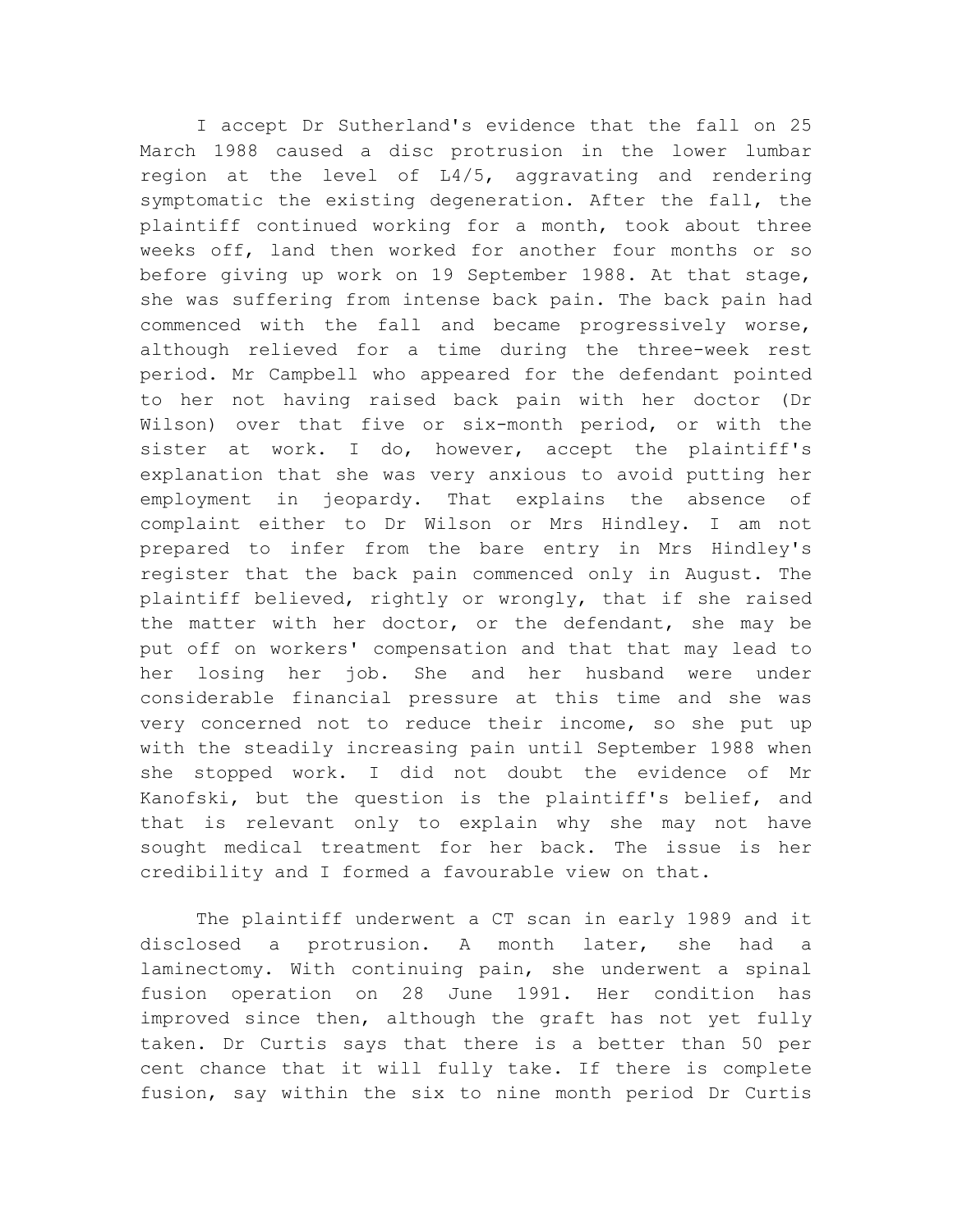mentioned, then the plaintiff will, nevertheless, suffer intermittent back pain thereafter, depending on activity. If there is no complete fusion, then she will continue to suffer constant pain as now, although at varying levels. I accept the plaintiff's evidence about her disabilities and pain levels from time to time. I also accepted the evidence of the plaintiff's husband, but he had a limited recollection of the detailed progression of his wife's condition. As to her evidence, I mention, in particular, the migraines, pain so severe as to cause her to vomit, the inadvisability of her now having children should the present pain level continue, and interference with sexual relations. The plaintiff has also suffered a lot of depression since the fall, which Dr Cameron, at an earlier stage, called a major depressive disorder. The plaintiff attempted suicide at Easter time last year. Associated with this depression has been serious prejudice to her marriage, which the plaintiff describes as still shaky. I accept Dr Cameron's view that if spinal fusion is ultimately completely successful, the plaintiff's psychological state should improve.

I found the evidence of Dr Sutherland convincing. Dr Atkinson expressed a contrary view critical of the plaintiff in Exhibit 10 and his oral evidence. He described her in his oral evidence as "a lady looking for reasons to be sick". I do not accept Dr Atkinson's overall view. There was clearly some conflict between the plaintiff and him. I consider his assessment of her was unduly severe. It was influenced by the plaintiff's failure to complain in the months following the fall, which, as I have said, bears on her credibility and I have determined that issue favourably to her. I found the evidence of Doctors Sutherland and Curtis more compelling and helpful. They identified an organic basis for her pain. Acknowledging that, it falls to me, with the help of the medical evidence, to assess the credibility of the plaintiff's claims about the level of that pain. I consider the plaintiff to be an honest and accurate witness not given to exaggeration.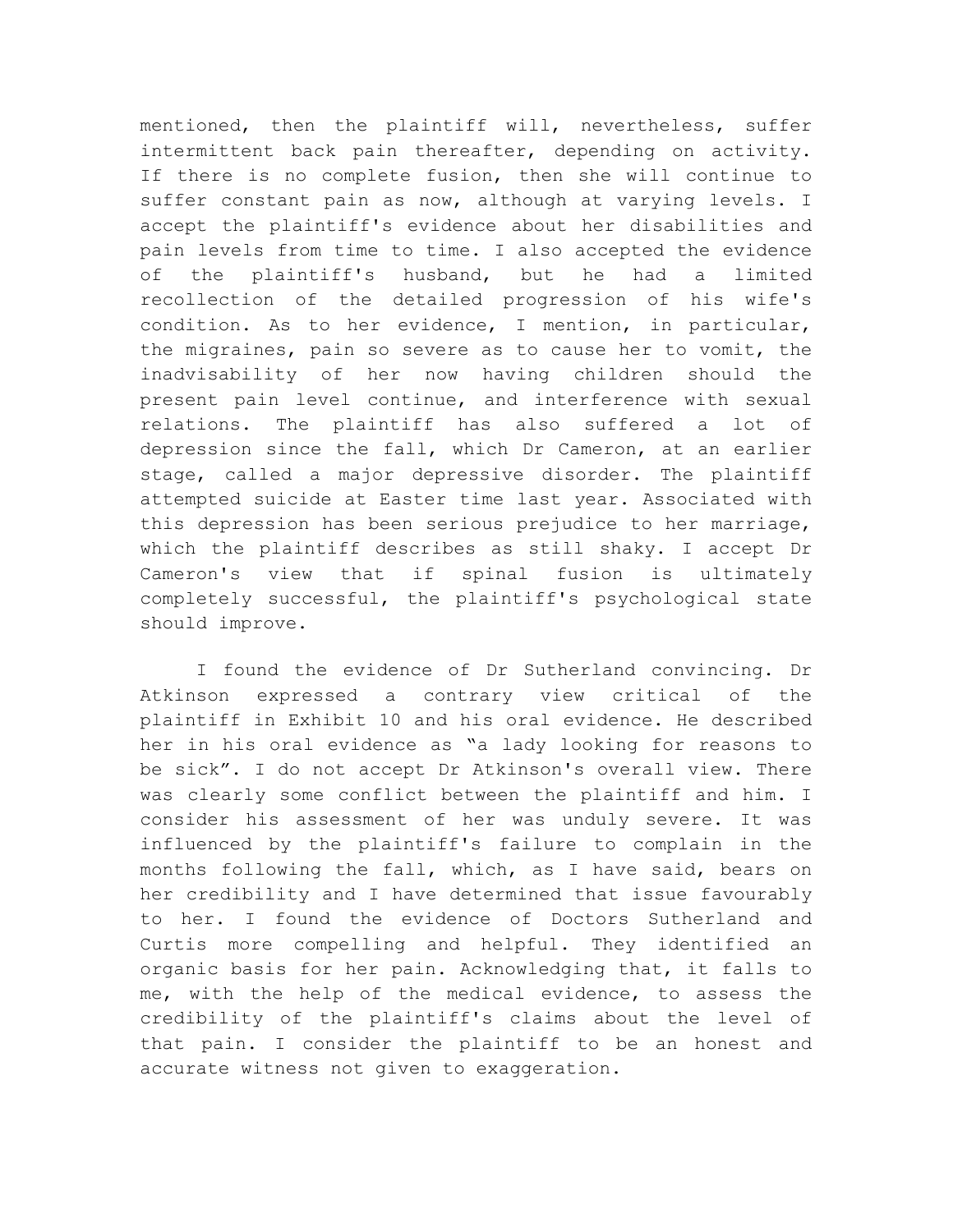Dr Morris diminished the role of the fall with respect to the plaintiff's present disability describing it as a "relatively trivial fall", and he inferred from the plaintiff's having continued work for four months after the fall that the pain was not severe. The general credibility of the plaintiff and especially of her explanation as to how she got through that six months after the fall, is a significant feature. To the extent that Dr Morris was sceptical of her relationship between the plaintiff's present disability and the fall, I did not accept his view for reasons similar to those I have expressed in relation to the evidence of Dr Atkinson. In short, I believe the plaintiff, and I am not dissuaded from accepting her by the circumstances of her work following the fall and the absence of complaint to doctors following the fall. I do not accept Dr Morris' view that the fall was merely a temporary aggravating feature of existing degeneration. I prefer the evidence of Doctors Sutherland and Curtis on that matter, and I also reject the contrary views of Dr Hazelton. I consider the criticisms levelled by Mr Land through cross-examination of Dr Hazelton to have been valid. Dr Hazelton was also influenced by the plaintiff's failure to seek medical attention for her back within the six-month period to which I have referred. As I have said a number of times now, I accept the plaintiff's explanation for that. For pain suffering and loss of amenities I allow \$40,000. I apportion two-thirds of that to the past, subtract \$11,170, the lump sum workers' compensation payment, and allow interest at, 2 per cent per annum for four years on the balance of \$15,500 and that interest amounts to \$1,240. I find that the plaintiff has not been able to work since she left the defendant's employment on 19 September 1988 because of the injury suffered on 25 March 1988 and its consequences. I am satisfied that the plaintiff would have worked throughout that period but for this accident.

For past economic loss, I allow \$50,427.45, which is the amount on the schedule, Exhibit 15, based on the relevant award, minus \$5,000 against the possibility that,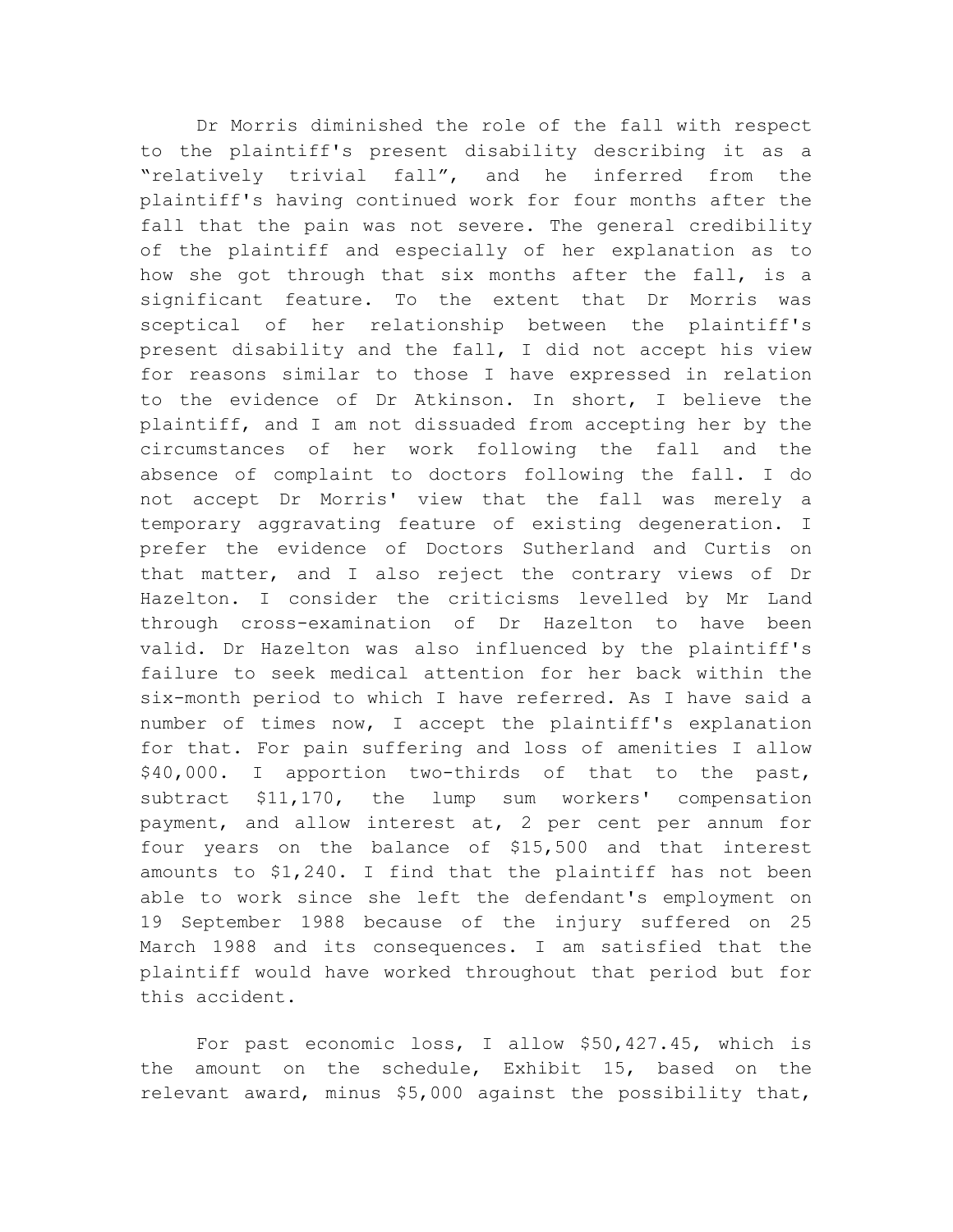but for the accident, she would have become pregnant within that period and taken a few months off work. I allow \$45,427.45, I therefore, and interest on \$29,000, which allows for workers' compensation payments at 6 per cent per annum for four years which amounts to \$6,960.

It is very difficult to work out the component for her reduced earning capacity in respect of the future. I may record at once the plaintiff's working capacity is only in the manual unskilled area. She presently hopes to retrain into the field of social work or psychology and to obtain employment in that area. She left school at junior and is probably of average intelligence so that her prospects are not especially bright in relation to that goal. But especially if the fusion is completely successful she should be able to carry put light to moderate work, assuming that that is available.

There are a number of imponderables: the possibility of her degenerative spine producing difficulties, anyway, and possibly stopping her from working or making work difficult; the prospect of the spinal fusion graft being completely successful; the question of whether, assuming continuing problems, suitable light work would be available; and so on. I have to go through an evaluative type process. I accept that the plaintiff would have worked throughout an ordinary working life span, allowing for a few months off for the hoped-for child following birth. There is presently a substantial reduction in her earning capacity, but that should improve considerably if the graft fully takes. I also note the improvement in her condition which has occurred since the fusion operation. It is now four years since the accident. I cannot, in this case, assess this component on the normal basis. That would be inappropriate. I have to take a more global and broad approach. As a guide, however, I note that five years lost income at the present rate of \$300 per week would now be worth \$69,300, and that ten years lost income on that basis would now be worth \$123,000. Taking account of the features I have mentioned and other ordinary contingencies, I allow